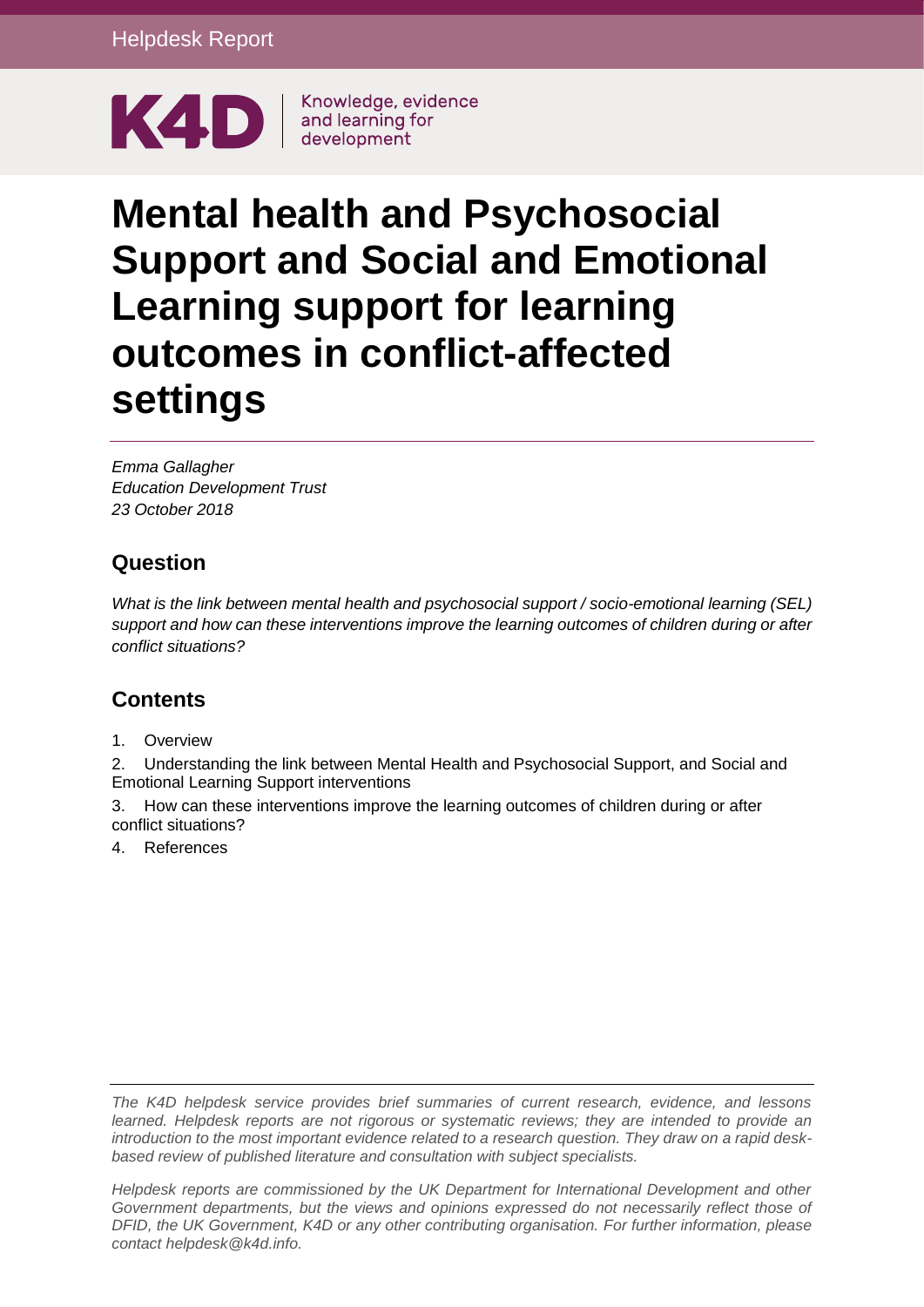# <span id="page-1-0"></span>**1. Overview**

The provision of mental health and psychosocial support interventions (MHPSS) is an important strategy for protecting or promoting the general psychosocial wellbeing of individuals and the treatment of more serious mental health issues, particularly in conflict or post-conflict situations. There is little robust evidence of the effectiveness of such interventions, a gap that has already been noted both in the literature and in previous K4D reports. It is therefore not surprising that there is also an evidence gap when it comes to studies which look specifically at the effectiveness of psychosocial support interventions on learning outcomes for children in conflict situations.

In conducting the literature search for this report, several papers which discuss how education can have a positive impact on psychosocial wellbeing were identified. However, the evidence showing the link in the other direction - on the effect of psychosocial support interventions on education outcomes - is sparse. Of the three studies identified which do attempt to show this link between MHPSS and education, one measured school attendance and classroom behaviour only (not learning), while another included academic performance as one element of a multi-component 'school wellbeing' metric. It was therefore impossible to ascertain the extent to which the programme had actually improved learning. The third study identified no effect of the intervention on education outcomes. It is therefore impossible to draw any conclusions about MHPSS and their effects on learning other than that a research link may have been established. However, this is based on evidence from a small number of studies, and often using less objectively verifiable research methods such as self-reported feedback or qualitative interviewing.

There is often confusion about the relationship between mental health and psychosocial support (MHPSS) and social and emotional learning (SEL) support. Given the lack of evidence on MHPSS, this is an important distinction to understand. The Inter-Agency Network for Education in Emergencies (INEE) offers useful clarity on the distinction between the two: SEL is one particular type of intervention within the broad category of MHPSS support. It focusses on developing the competencies that allow individuals to regain social, emotional, and cognitive wellbeing and relate to others in society in a meaningful and constructive way. It is frequently designed to be implemented in schools and with academic achievement as one of the desired outcomes.

As might be expected, the body of evidence which finds direct links between SEL and learning is more established than MHPSS. However, there are still large gaps in the evidence base regarding implementation of these techniques in low and middle-income countries (LMICs), and conflictaffected settings, with the overwhelming majority of studies coming from high-income countries, mainly the United States.

Given the context-specific nature of both MHPSS and SEL it will not be sufficient to rely on this body of evidence alone. There is learning to be had from the US-based studies and the small number of LMICs studies which do exist and can draw a clear link between SEL and learning outcomes. However, further empirical research is needed in order to understand if and how such programmes will work in conflict-affected settings. Aber et al. (2016a; 2016b) makes a useful first step with this but more evidence is required in order to ensure the benefits are transferable.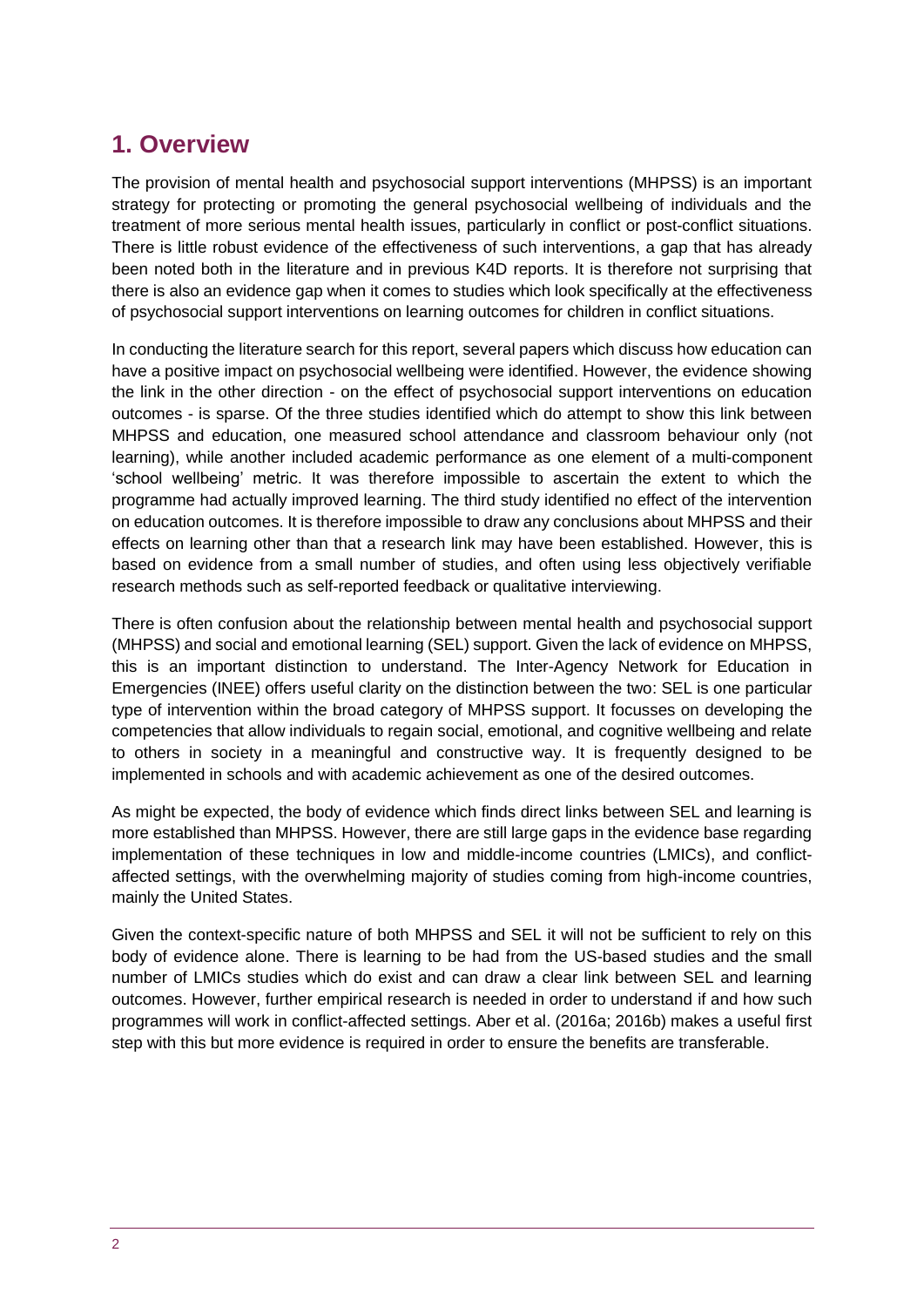# <span id="page-2-0"></span>**2. Understanding the link between Mental Health and Psychosocial Support, and Social and Emotional Learning Support interventions**

#### **Defining Mental Health and Psychosocial Support**

The Inter-Agency Standing Committee Reference Group on Mental Health and Psychosocial Support (MHPSS) in emergency settings have highlighted the importance of access to appropriate MHPSS for all people affected by disasters, conflict and chronic adversities (IASC, 2015). The term MHPSS describes a wide range of support interventions that aim to protect or promote psychosocial wellbeing or prevent losses of psychosocial wellbeing. The exact definition is quite broad and the components of MHPSS interventions can vary depending on the organisation, context, and discipline (e.g. healthcare, education). Any intervention in a crisis setting will depend first on a 'diagnosis' of mental health and psychosocial issues present in the population. However, in general, MHPSS is the process of facilitating resilience within individuals, families, and communities and allowing them to return to normality after being involved in a crisis situation (INEE, 2016; Bangpan, et al., 2017).

The IASC Guidelines (2007) are a key source of information and guidance for understanding how MHPSS should be integrated into conflict-affected settings. They highlight the need to pay attention to context when designing interventions and to ensure responses are multi-layered (IASC, 2007, Jordans, et al., 2016). This ensures that all groups of people, facing different and nuanced psychosocial issues following trauma can have their needs met. The IASC framework is most often shown as a pyramid of interventions (Figure 1), with each layer representing a smaller target group and more individualised or specialised forms of support (IASC, 2007).



#### *Figure 1. MHPSS intervention framework, IASC 2007*

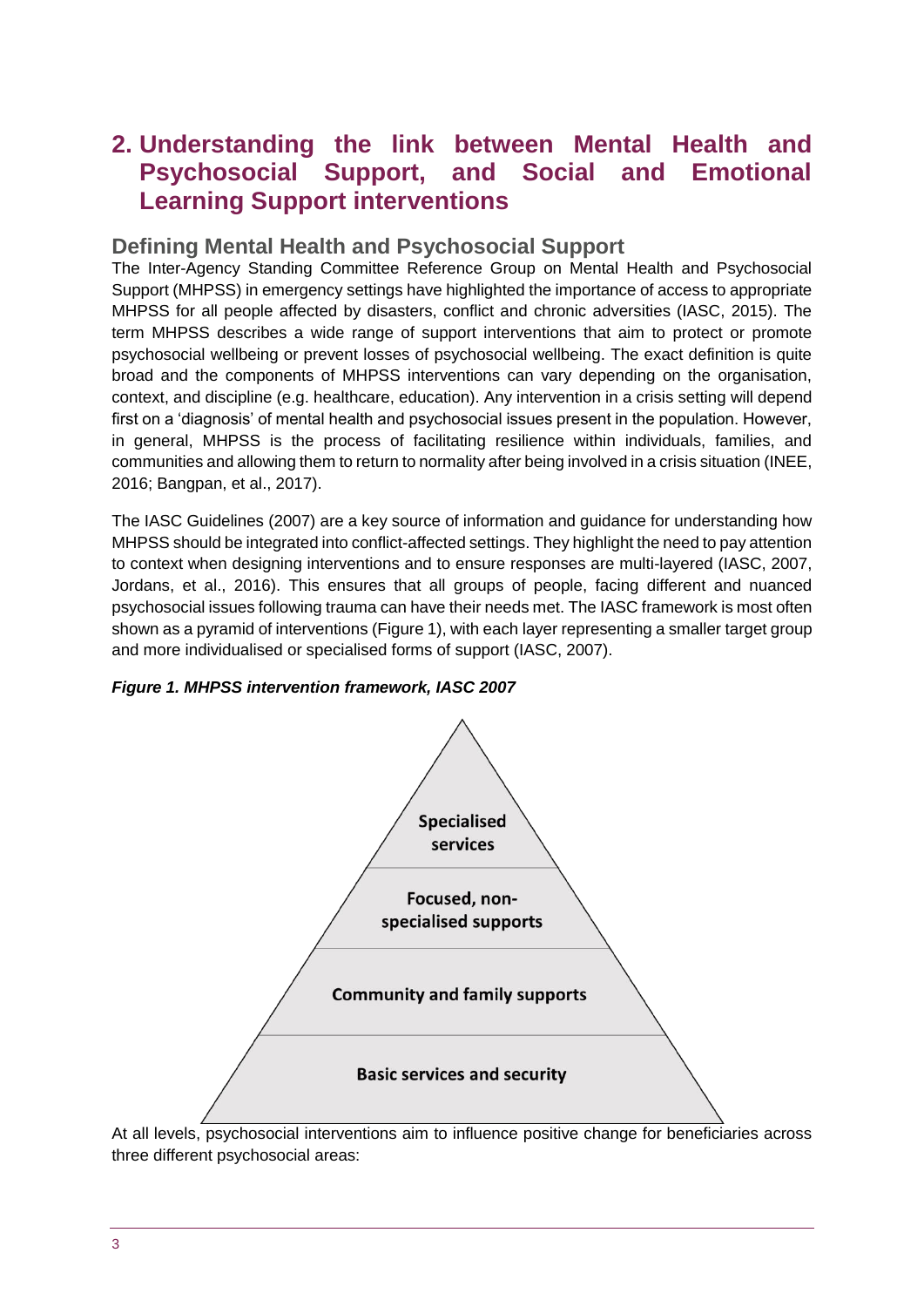- **Building skills and knowledge** to boost cognitive development, learning, creativity and the acquisition of useful skills.
- **Improving emotional wellbeing** in order to foster an increased sense of security and confidence, prosocial behaviour and increased self-control and a greater sense of hope for the future.
- **Building social wellbeing** in order to improve individuals' ability to act appropriately in social situations, improving social cohesion; greater and sustained social inclusion (INEE, 2016)

MHPSS interventions are not only broad in their purpose, but in their strategies and delivery methods. However, a 2016 systematic review of MHPSS programmes and their effect on wellbeing (Jordans, et al., 2016) found that the most frequently mentioned delivery methods were as follows:

- **creative expressive:** make use of interactive activities including drama, music, role-play, and drawing or painting.
- **psycho-educational:** support beneficiaries to develop strategies for resilience, stress management, and conflict resolution.
- **cognitive behavioural strategies:** often target at a specific problem,and make use of psychotherapies such as trauma-focused Cognitive Behavioural Therapy (CBT), interpersonal psychotherapy, and traumatic grief psychotherapy.

# **Linking Social and Emotional Learning with MHPSS**

Social and Emotional Learning (SEL), is defined in various ways but broadly speaking, it is a form of learning that helps children and young people to develop and make use of vital knowledge, attitudes, and skills which allow an individual to function within society, understanding both their own thoughts, emotions and social position as well as others. These knowledge, attitudes and skills are divided into three competencies across three domains (cognitive, emotional, and social). The five competencies are outlined below:

- 1. **Responsible decision-making:** the ability to make constructive choices about personal behaviour and social interaction
- 2. **Self-awareness:** the ability to recognise one's own emotions and thoughts and their influence on behaviour, assessing strengths and limitations, and developing selfconfidence
- 3. **Self-management:** the ability to regulate emotions
- 4. **Social awareness:** the ability to understand the social and ethical norms of behaviour.
- 5. **Relationship skills:** the ability to establish and maintain health relationships (INEE, 2016)

A recent review conducted by the World Bank has also provided a useful overview of the most common components for SEL programmes (albeit most of them from the USA), highlighting teacher training (28 studies) and additions to the curriculum (32 studies) as the most common components. Around 13 studies also included some household components such as parental engagement, and five also included some kind of extra-curricular activities for students (Puerto Sanchez et al., 2016).

There is often confusion about the link between MHPSS and SEL, with some claiming they are, in fact, the same thing (INEE, 2017). The INEE provides a useful overview of the convergences and divergences of the two approaches: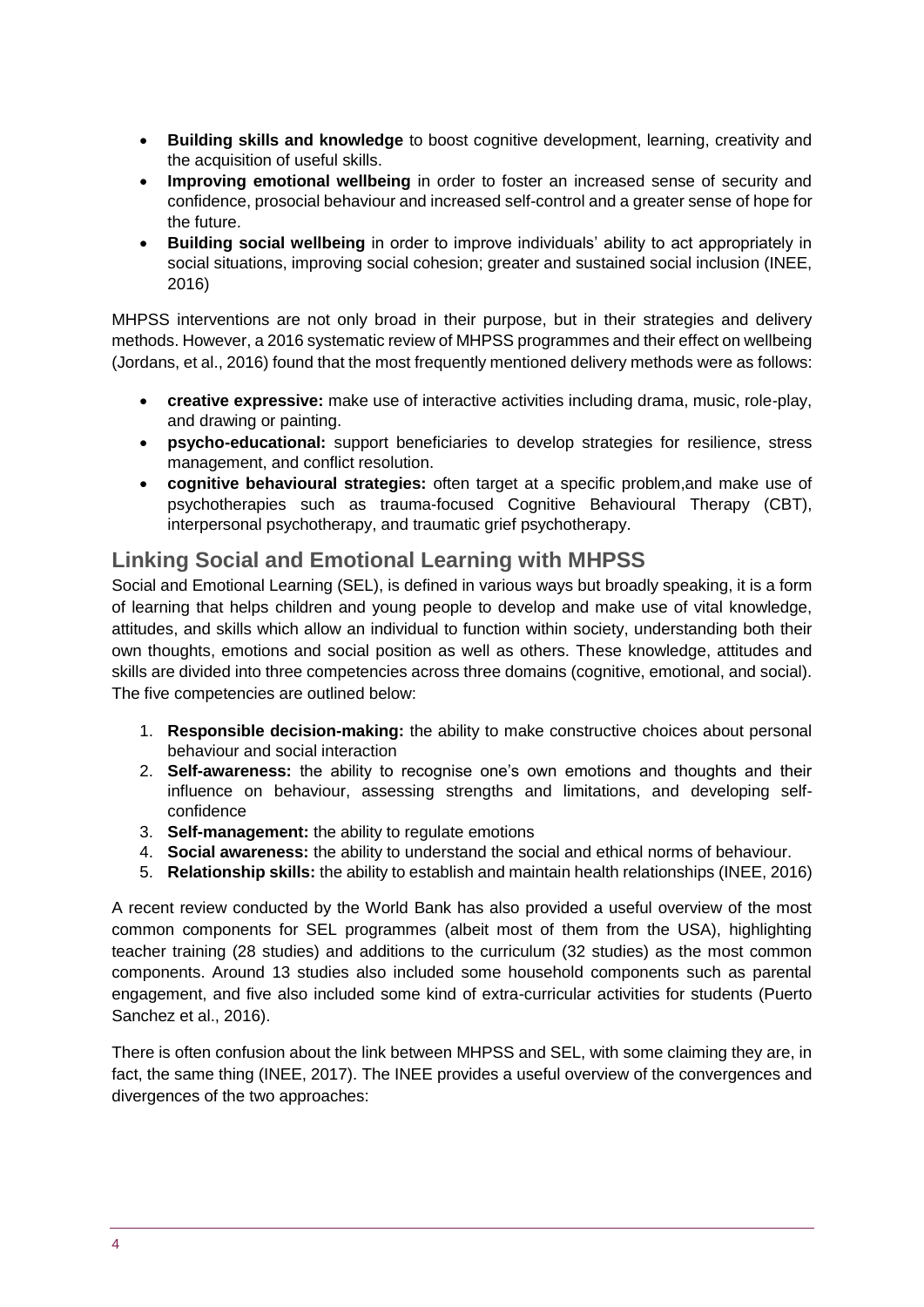*"the psychosocial support approach has specific core principles, a matrix of interventions, and a multi-layered response system, within which fall a wide array of programs, including SEL programs. Hence, SEL represents a specific line of programming that falls under the PSS umbrella" (INEE, 2016 p.14)*

The overall focus of both MHPSS and SEL interventions is on building resilience in order to foster positive adjustment following trauma. However, SEL tends to be non-specialised and therefore covers the bottom two layers of the IASC MHPSS pyramid (Figure 1). The table below shows where the SEL and MHPSS principles and competencies overlap:

| <b>MHPSS Domains</b>        | <b>SEL Competencies</b>                        |
|-----------------------------|------------------------------------------------|
| <b>Skills and knowledge</b> | Responsible decision-making                    |
| <b>Emotional wellbeing</b>  | Self-awareness<br>• Self-management            |
| <b>Social wellbeing</b>     | Social awareness<br><b>Relationship skills</b> |

Table 1: Mapping MHPSS domains and SEL competencies

Based on this definition provided by INEE, SEL interventions make up just one set of tools in a much larger toolbox of MHPSS interventions, albeit with a more specific focus. However, there are several more distinctive features of SEL, compared to MHPSS, including a more established connection to education.

Firstly, while SEL can be used with adults, it is generally considered a child (and youth) centred approach that aims to support the building of skills in order to improve resilience and socioemotional skills. It does not normally focus on preventing problems. In contrast, MHPSS can be preventative, curative, or a strategy for promoting well-being.

Secondly, SEL is intentionally linked to education, as it is intended to be delivered in academic settings. MHPSS can take place in a variety of settings. Further, SEL is in some ways a pedagogical approach and designed to be implemented in learning spaces and integrate with learning routines. It is thought to work best when it complements other school strategies for child development.

Finally, PSS is a more responsive, short-term approach which attempts to address a limited set of issues. PSS is often put in place during the immediate aftermath of a crisis or in the initial stages of a crisis response. This initial response therefore lays the foundations for more focussed and planned SEL interventions. However, PSS and SEL are not necessarily sequential, and often the two to run alongside each other (INEE, 2016).

# <span id="page-4-0"></span>**3. How can these interventions improve the learning outcomes of children during or after conflict situations?**

Beyond the more general and widely documented economic and social importance of education that makes it the focus of government and donor attention in LMICs, there is a more specific case for supporting education interventions in conflict-affected situations. Much of the literature points to there being both short and long-term benefits for wellbeing, particularly because of the stability the school environment provides (Burde et al., 2015). Education often restores a sense of normality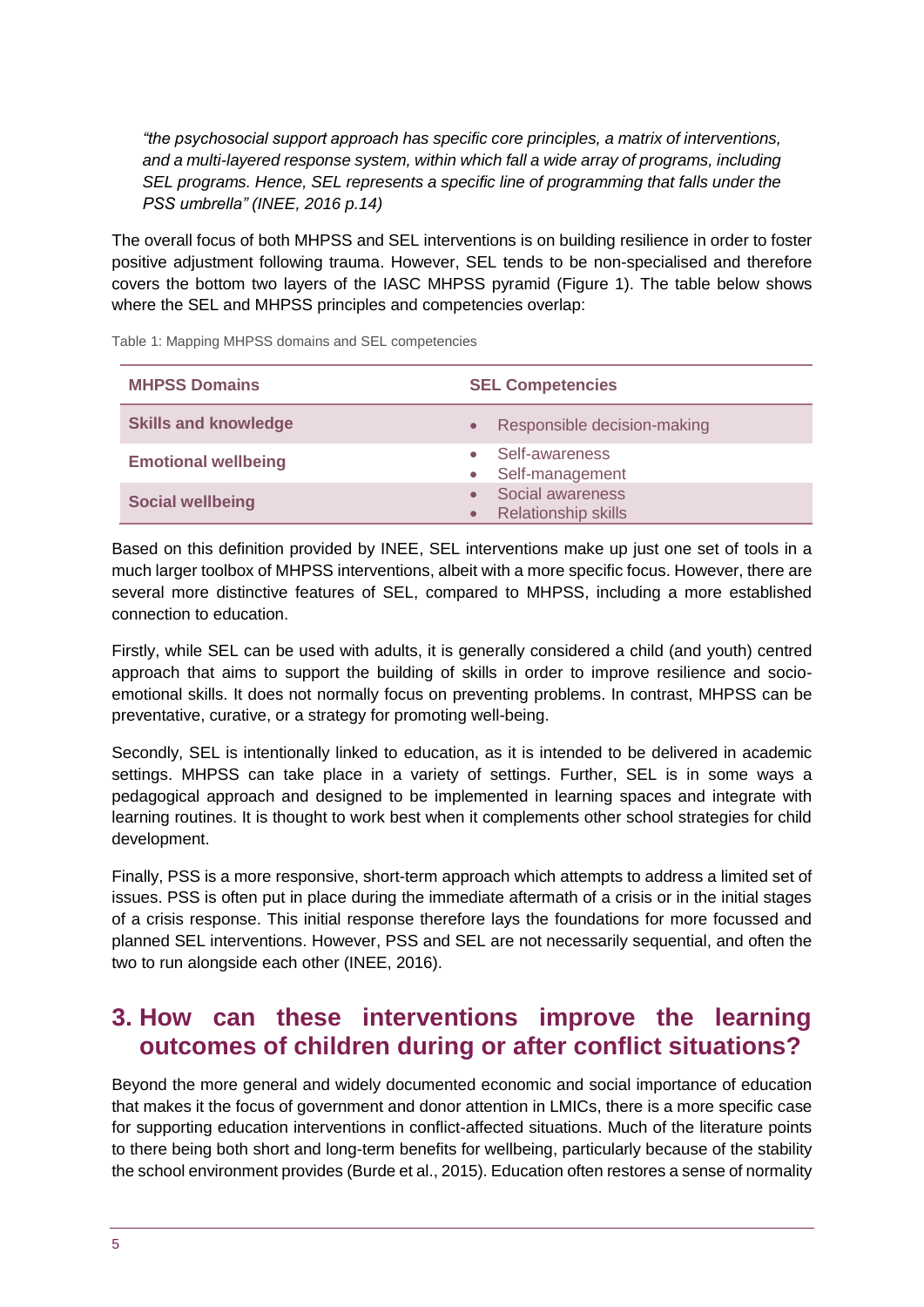for those living otherwise disrupted lives as well as providing social support through interactions with peers and educators (IASC, 2007; Betancourt et al. 2014). In fact, research has shown that the loss of education is one of the greatest stressors in post-conflict settings, particularly given how schooling is often seen as a route out of poverty or to a more prosperous life by children and their families (INEE, 2016; Burde et al., 2015). Thus the effect of education on the wellbeing of children is widely documented and accepted.

Previous DFID K4D reports have highlighted the dearth of evidence relating to MHPSS and SEL interventions in humanitarian settings (Boateng, 2017; Mattingly, 2017). This report has found a similar evidence gap for MHPSS and SEL interventions on education outcomes in these settings. As suggested above, where there is evidence, relating to education, the link tends to be the other way round i.e. that participation in schooling and education has an effect on psychosocial outcomes, rather than psychosocial interventions having an impact on educational outcomes. The evidence that is available tends to be less robust. However, there are a few studies in each domain which suggest possible links between MHPSS, SEL and education outcomes.

# **Evidence linking MHPSS with education outcomes**

A recent systematic review (Bangpan et al., 2017) conducted as part of the Humanitarian Evidence Programme sought to synthesise the evidence on MHPSS programmes for people affected by humanitarian crises in LMICs. The review identified 82 research papers relating to MHPSS interventions. Of these, 40 studies related to the impact of MHPSS programmes on children and young people but only two looked at any measure of educational or academic outcome. The review concluded that, although there are studies available which look at this link, the body of evidence is not currently large enough to make any confident statements about the effectiveness, or lack thereof, of MHPSS on learning outcomes for LMICS. Beyond this finding, the systematic review also notes the need for further research on the effects of MHPSS more generally, not just on education outcomes (Bangpan et al., 2017).

One of the two studies included in Bangpan et al. (2017) to measure education-related outcomes was a Randomised Control Trial (RCT) researching the impact of the Youth Readiness Intervention (YRI) (Betancourt et al., 2014) in Sierra Leone. The YRI integrated evidence-based therapies from Cognitive Behavioural Therapy (CBT) and group interpersonal therapy to address both mental health symptoms and functional problems, including interpersonal deficits, difficulties with regulating emotions, and risky behaviours. Both therapies had demonstrated effectiveness in treating the effects of trauma elsewhere (outside conflict or LMIC contexts) including depression, anxiety, and interpersonal deficits. The intervention was delivered over 10 to 12 sessions and also included community and family meetings. The study considered several primary outcomes including emotional, social and behavioural measures. Effects on learning outcomes were measured in addition.

The learning outcomes were measured using teacher-reported observations of students in the intervention and control group with the findings indicating that children who had undergone the intervention had better school attendance than the control group. Teachers also reported that the children in the intervention group exhibited better classroom behaviour. However, no measures of academic performance were included in the study (Betancourt et al., 2014; Bangpan et al., 2017).

The 2017 systematic review (Bangpan et al., 2017) also identified several studies of the effect of Narrative Exposure Therapy (NET) interventions, one of which looked at the impact of a NET programme in Sri Lanka and included measures of school performance (Schauer, 2008). The study found evidence to support the effectiveness of NET interventions on their primary outcomes of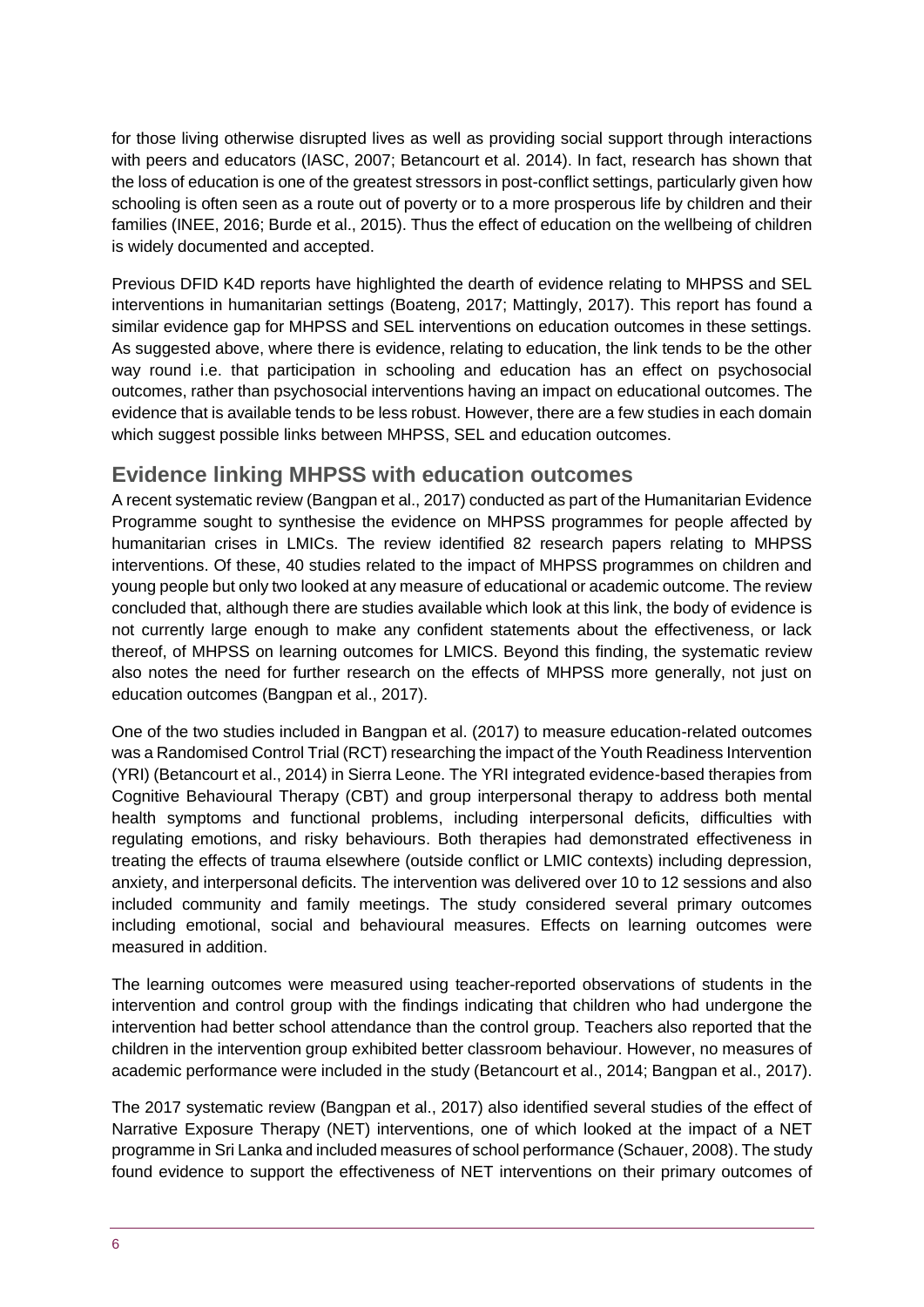interest, such as a reduction in trauma symptoms, reduced depression scores and reduced functional impairment, the study symptoms of functional impairment. However, there was no significant effect on school grades for language, sports or arts subjects.

One study, which was not included in the Bangpan et al. (2017) review was a 2011 study of the Psychosocial Structured Activities (PSSA) programme implemented in Northern Uganda. The study demonstrated a link between the PSSA intervention and learning outcomes. PSSA is a school-based approach, based on techniques used in crisis affected settings across several other countries, including Palestine and Sri Lanka. However few other studies of the intervention exist, certainly none which focus on learning outcomes. The PSSA focusses on using children's' natural resilience to help them recover from trauma and is delivered across 15 progressively structured sessions leading from themes of safety and control, through to those of awareness and selfesteem, personal narratives, coping skills, and future planning. The programme incorporates play therapy, drama, art and movement and is delivered within schools.

The study used a non-experimental design, using a combination of qualitative focus group discussions and self-reported assessment by children, parents and teachers to measure childwellbeing. The researchers constructed a measure of child wellbeing from the teachers' perspective which included their perceptions of whether children's attendance at school had improved, whether they were more engaged and interested and whether or not they were making academic progress.

The findings indicated that parents, teachers and children themselves all considered that children's well-being had improved. Unfortunately, the nature of the study design does not allow the researchers to understand what component of the 'wellbeing measures' were most prominent (i.e. academic achievement) nor which intervention component had most effect on these outcomes. It does, however, contribute to the sparse existing evidence base around these kinds of intervention (Ager et al., 2011).

Overall, the body of evidence around MHPSS is weak. In what is already a sparse landscape of research, the link to education outcomes is often secondary to social, emotional and cognitive outcomes, or based on less robust methodologies.

#### **Evidence linking SEL with education outcomes**

As already stated, SEL interventions are more directly linked to education and learning environments than MHPSS. The theory on which SEL interventions are based suggests that social, emotional and academic skills are, in fact, related. Further, research suggests that the development of social and emotional skills is best accomplished through integrated SEL classroom activities, by engaging students in school structures and through parental and community involvement (Durlak et al. 2011; IRC 2013).

The theory of change illustration below, adapted from the Collaborative for Academic, Social, and Emotional Learning (CASEL, 2013) illustrates how SEL approaches are linked to outcomes for children and youth, including education: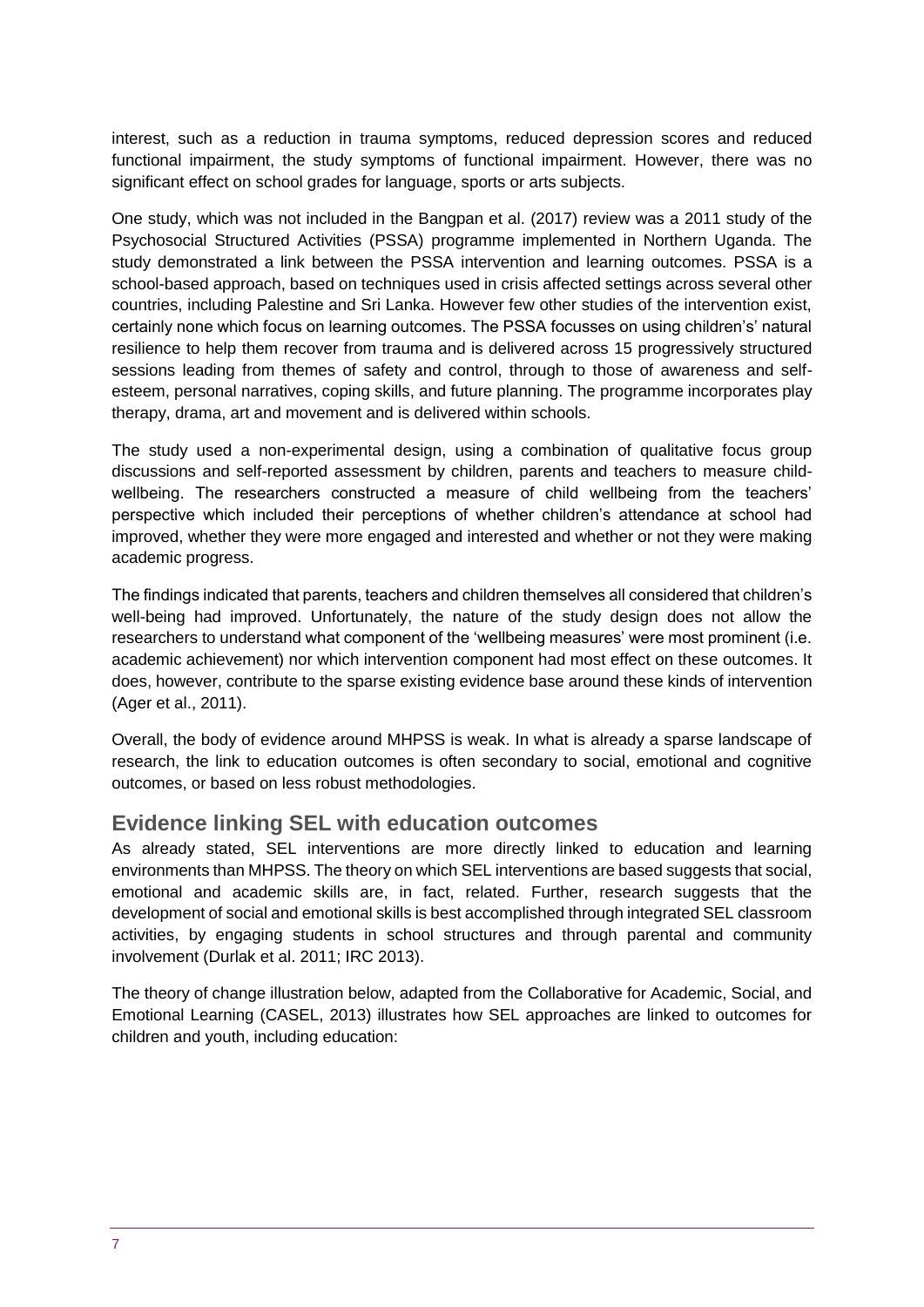

Figure 2: SEL intervention theory of change. Adapted from CASEL (2013)

Despite this more explicit link with education, evidence generated form LMICS or crisis-affected settings is sparse. There is still a need to understand both whether and *how* SEL works in these settings (Aber 2016b).

One study, which claims to have been the first to make the link between SEL and learning outcomes in a conflict-affect setting (Aber et al., 2016a; 2016b) examines the effectiveness of the 'Learning to Read in a Healing Classroom' (LRHC) intervention in the Democratic Republic of Congo (DRC). The LRHC is a school-based programme that uses teacher professional development to improve the academic skills and socioemotional development of primary school children in conflict affected countries. The intervention itself has been implemented in twelve countries, however to date, only the DRC programme has been the subject of rigorous independent evaluation. The cluster-randomised control trial finds that the teacher training programme has a significant and positive result on students' maths and literacy outcomes. Further study to ascertain the causal pathway that leads to this result was less conclusive. However, the study claims that it has provided the first direct link between SEL programmes and learning achievement in developing countries which is of value in itself. Further work is needed to understand the mechanisms underlying the improvements (Aber et al 2016a, Aber et al 2016b).

# **SEL in high-income settings**

Despite the sparse evidence base from low- and middle-income countries, there is a much more substantial body of research relating SEL interventions to educational achievement outcomes in high-income countries. The majority of these are US-based studies of universal SEL interventions (i.e. delivered to the general school population, rather than to groups who have experienced traumatic events). Many such studies have found strong evidence that promoting SEL can ensure emotional wellbeing and reduction of aggression and that this overall improvement of psychosocial wellbeing is related to improved academic outcomes (Burde et al., 2015; Bangpan et al., 2016; Sanchez Puerta et al., 2016).

What is promising for the application of SEL methodologies to crisis settings is that there is evidence from high-income countries to suggest that high-risk children (i.e. those with pre-identified behavioural problems) benefit more than others from SEL interventions. While the context and nature of what constitutes 'high-risk' (i.e. low-income background etc.) is rather different in these studies, this nonetheless at least provides a positive indication of how the intervention will transfer (Burde et al., 2015; Sanchez Puerta et al., 2016).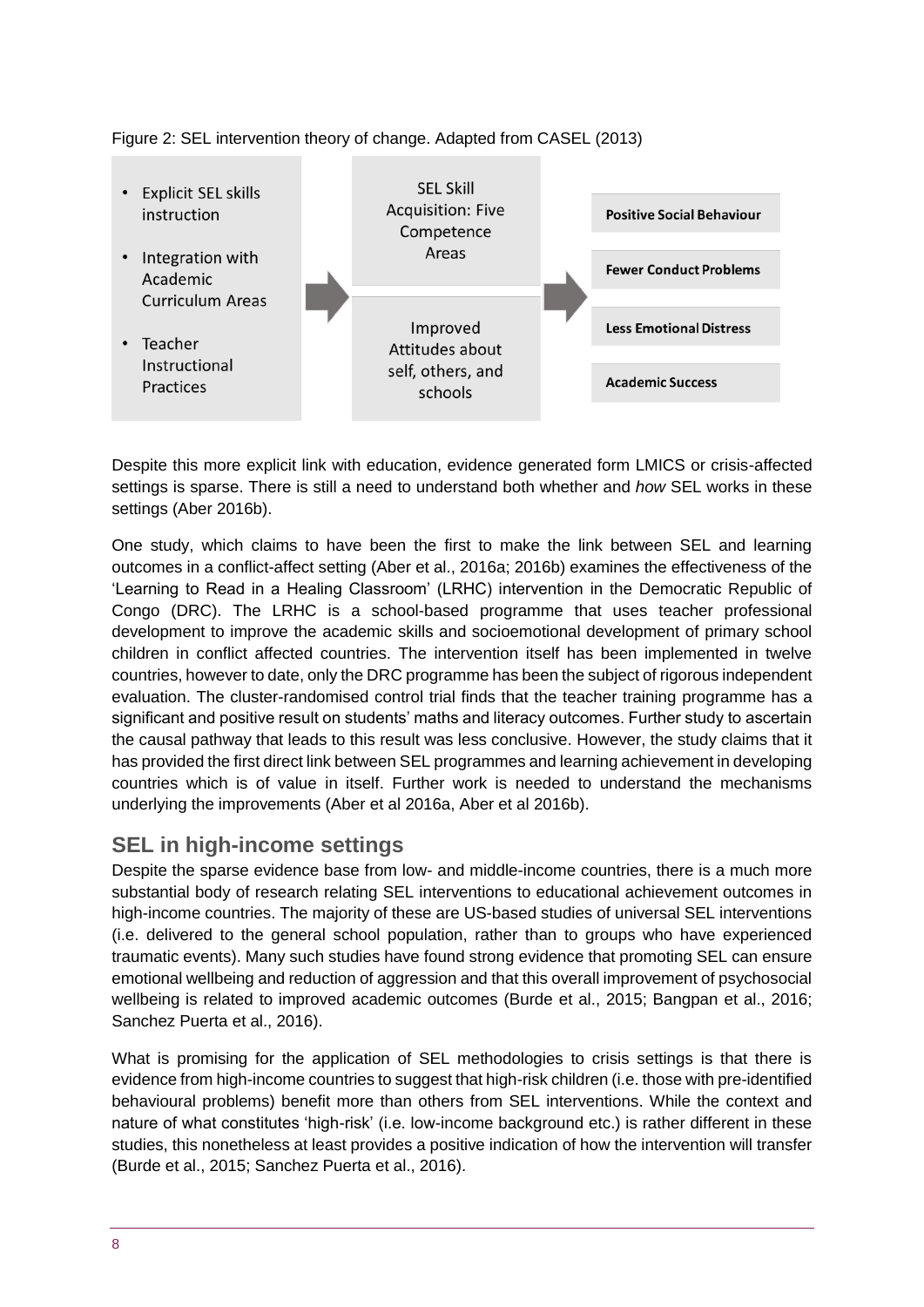There is a clear lack of studies which measure the effect of SEL on learning outcomes in LMICs and / or conflict-affected settings. However, there is a more established link between SEL and learning outcomes from the high-income literature. While it is difficult to ascertain how transferable the learning from these studies is, it has had a clear influence on donor organisations already, including USAID and the World Bank, both of whom have published policies or research relating to the effectiveness of SEL on learning outcomes referencing these high-income country studies (Sanchez Puerta et al., 2016; USAID, 2018).

# <span id="page-8-0"></span>**4. References**

Ager, A., Akesson B., Stark L., Flouri E., Okot B., McCollister F., Boothby, N (2011) The impact of the school-based Psychosocial Structured Activities (PSSA) programme on conflict-affected children in northern Uganda. The Journal of Child Psychology and Psychiatry: 52(11), 1124- 1133.

Aber, J.L., Torrente, C., Starkey, L., Johnston, B., Seidman, E., Halpin, P., Shivshanker A., Weisenhorn, N., Annan J., and Wolf, S. (2016) Impacts After One Year of "Healing Classroom" on Children's Reading and Math Skills in DRC: Results From a Cluster Randomized Trial, Journal of Research on Educational Effectiveness, DOI: 10.1080/19345747.2016.1236160

Aber, J.L., Tubbs, C., Torrente, C., Halpin, P.F., Johnston, B., Starkey, L., Shivshanker A., Annan J., Seidman, E., and Wolf, S. (2016) Promoting children's learning and development in conflict-affected countries: testing change process in the Democratic Republic of the Congo. Development and Psychopathology, Nov 2016.

Bangpan, M., Dickson, K., Felix., L. and Chiumento, A. (2017). The impact of mental health and psychosocial support interventions on people affected by humanitariat emergencies: a systematic review. Humanitarian Evidence Programme. Oxford: Oxfam GB.

Bell, E., (2011) Helpdesk Report: Psycho-social activities in education in emergencies. HDRC Helpdesk Report. Department for International Development (DFID). [http://www.heart](http://www.heart-resources.org/wp-content/uploads/2011/07/Psycho-Social-Activities-in-Education-in-Emergencies-July-2011.pdf)[resources.org/wp-content/uploads/2011/07/Psycho-Social-Activities-in-Education-in-](http://www.heart-resources.org/wp-content/uploads/2011/07/Psycho-Social-Activities-in-Education-in-Emergencies-July-2011.pdf)[Emergencies-July-2011.pdf](http://www.heart-resources.org/wp-content/uploads/2011/07/Psycho-Social-Activities-in-Education-in-Emergencies-July-2011.pdf)

Betancourt, T. S., McBain, R., Newnham, E. A., Akinsulure-Smith, A. M., Brennan, R. T., Weisz, J. R., & Hansen, N. B. (2014). A Behavioral Intervention for War-Affected Youth in Sierra Leone: A Randomized Controlled Trial. Journal of the American Academy of Child and Adolescent Psychiatry, 53(12), 1288–1297.<http://doi.org/10.1016/j.jaac.2014.09.011>

Boateng, P. (2017). Annotated Bibliography: Approaches to psycho-social support in protracted crises. K4D Helpdesk Report 120. Brighton, UK: Institute of Development Studies. <https://opendocs.ids.ac.uk/opendocs/handle/123456789/13085>

Burde D, Guven, Kelcey J, Lahmann H, Al-Abbadi K (2015) What works to promote children's educational access, quality of learning, and wellbeing in crisis-affected contexts. Education Rigorous Literature Review. Department for International Development.

Collaborative for Academic, Social, and Emotional Learning (CASEL) (2013) Effective Social and Emotional Learning Programs: Preschool and Elementary School Edition (9/12). Chicago, USA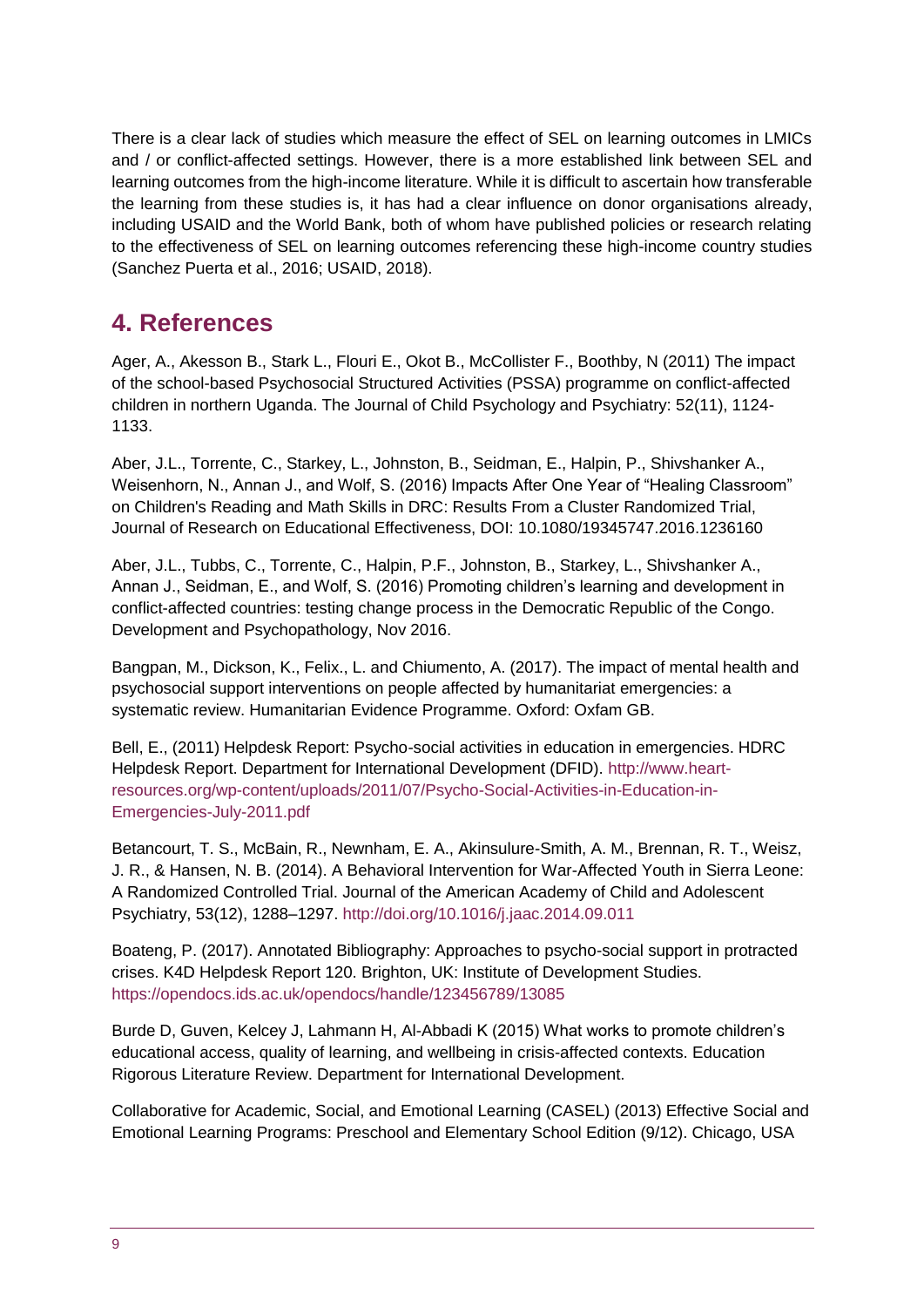Durlak, J.A., Weissberg, R.P., Dymniscki A.B., Taylor, R.D., Schellinger, K.B. (2011) The impact of enhancing students' social and emotional learning: a meta-analysis of school-based universal interventions Child Development, 82(1): 405-32.

Inter-Agency Network for Education in Emergencies (INEE) (2016) Psychosocial Support and Social and Emotional Learning for Children and Youth in Emergency Settings. INEE Background Paper. New York, USA.

International Rescue Committee (2013) Learning and Resilience: the crucial role of social and emotional well-being in contexts of adversity. Education Notes. The World Bank and IRC. Dec 2013.

Inter-Agency Standing Committee (IASC) (2007), IASC Guidelines on Mental Health and Psychosocial Support in Emergency Settings. Geneva: IASC

Inter-Agency Standing Committee (IASC) (2015), Mental Health and Psychosocial Support. Inter-Agency Standing Committee Reference Group on Mental Health and Psychosocial Support in Emergency Settings. Geneva: IASC July 2015.

Jordans, M.D.J., Pigott, H., Tol., W.A. (2016) Interventions for children affected by armed conflict: a systematic review of Mental Health and Psychosocial Support in Low- and Middle-Income Countries. Current Psychiatry Reports, 18(9).

Mattingly, J. (2017). Approaches to providing psycho-social support for children, teachers and other school staff, and social emotional learning for children and young people in protracted conflict situations. K4D Helpdesk Report. Brighton, UK: Institute of Development Studies. [http://gsdrc.org/publications/psycho-social-support-for-children-and-school-staff-in-protracted](http://gsdrc.org/publications/psycho-social-support-for-children-and-school-staff-in-protracted-conflict-situations/)[conflict-situations/](http://gsdrc.org/publications/psycho-social-support-for-children-and-school-staff-in-protracted-conflict-situations/)

Sanchez Puerta, M.L., Valerio A., Gutierrez Bernal, M. (2016) Taking stock of programs to develop socioemotional skills: a systematic review of program evidence. World Bank Group, 2016.

Schauer, E. (2008) Build-up of an evidence-based large scale Mental Health Intervention in North-Eastern Sri Lanka, Unpublished manuscript, University of Konstanz, Konstanz, Germany.

Tol, W.A., Komproe, I.H., Jordans M.J.D., Vallipuram A., Sipsma, H., Sivayokan S., Macy R.D., de Jong, J.T. (2012) Outcomes and moderators of a preventive school-based mental health intervention for children affected by war in Sri Lanka: a cluster randomised trial. World Psychiatry, 2012(11): 114-122.

United States Agency for International Development (2018) Social-Emotional Learning: Policy recommendations to the U.S. Government for Promoting Learning, Equity and Resilience in Areas of Crisis and Conflict. USAID. Washington D.C.: USA [https://eccnetwork.net/wp](https://eccnetwork.net/wp-content/uploads/SEL-Report_Recommendations-to-USG-USAID-6-29-18.pdf)[content/uploads/SEL-Report\\_Recommendations-to-USG-USAID-6-29-18.pdf](https://eccnetwork.net/wp-content/uploads/SEL-Report_Recommendations-to-USG-USAID-6-29-18.pdf)